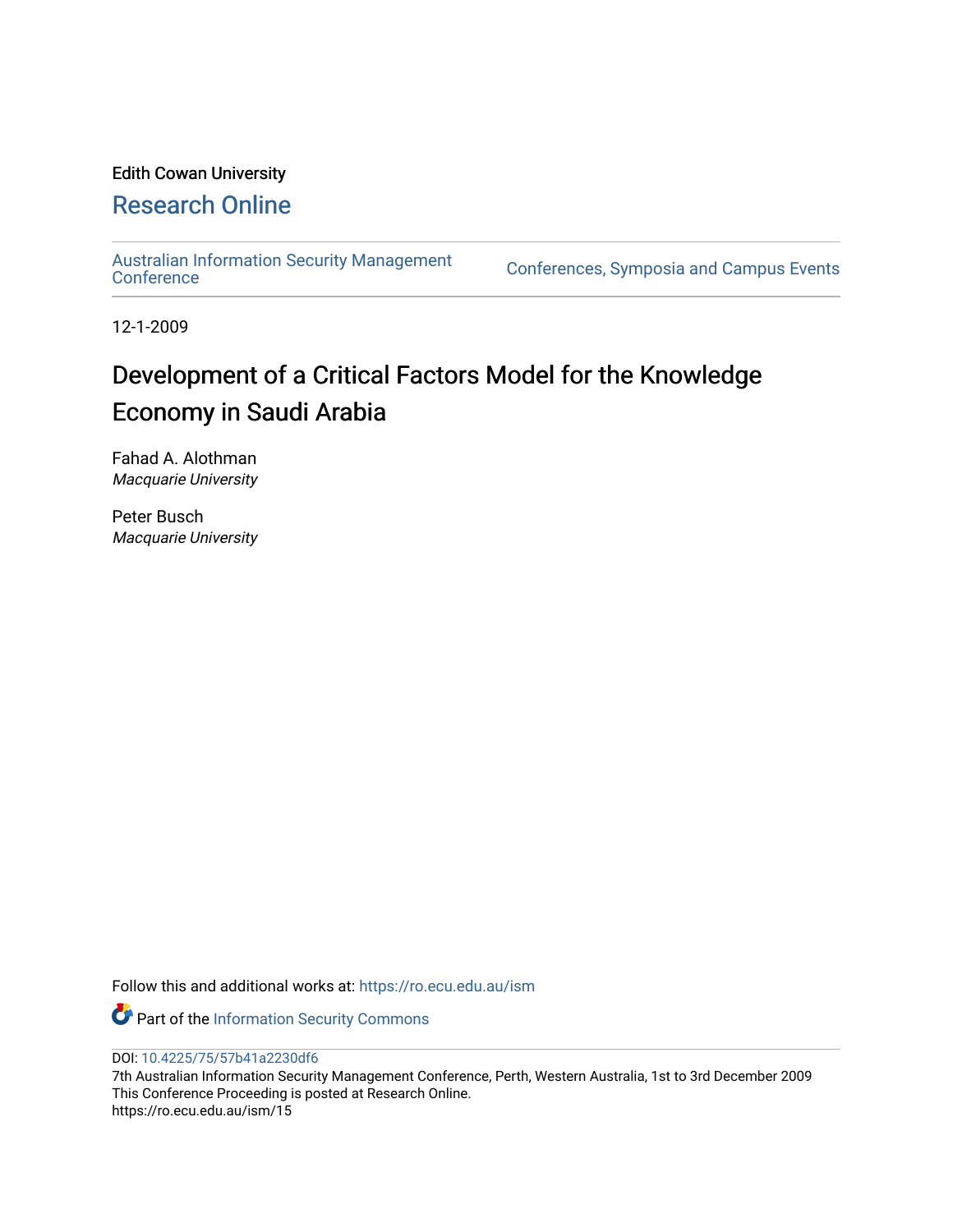## **Development of a Critical Factors Model for the Knowledge Economy in Saudi Arabia**

Fahad Asaad Alothman & Peter Busch Department of Computing Macquarie University NSW, Australia

## **Abstract**

*If knowledge-based economic systems are to be adopted, succeed and be disseminated, many significant barriers must be overcome regardless of how advanced a country is in terms of its infrastructure and domestic production. This paper describes an investigation of the critical factors associated with the adoption and dissemination of a knowledge economy initiative. The focus of the research is on knowledge management, national culture and other country-specific factors and how they are influencing Saudi Arabia's efforts to develop a knowledge economy.* 

## **Keywords**

Knowledge economy, national culture, knowledge management, Saudi Arabia, critical factors model

## **INTRODUCTION**

The information revolution is already changing the way Saudi Arabians work, learn, live and relate to the rest of the world. The Kingdom of Saudi Arabia aspires to become a developed country by the year 2025; this aim will be achieved through four 5-year strategic plans (Office of the King 2007; Ministry of Economy and Planning 2008). Transforming Saudi Arabia from a production-based economy into a knowledge-based economy, or knowledge economy, is a crucial part of the plan.

This paper describes the theoretical foundations and methods of a planned investigation of the critical factors associated with the adoption and dissemination of a knowledge economy initiative in Saudi Arabia. The focus will be on Knowledge Management (KM) and National Culture (NC) as well as other country-specific factors. The focus of the research is on Saudi Arabia's efforts to implement a knowledge economy system by integrating frameworks which help users identify various issues with the Knowledge Economy (KE) system as well as making of use of knowledge management and acknowledging cultural factors.

## **LITERATURE REVIEW**

#### **Overview of Saudi Arabia**

Saudi Arabia is the largest economy in the Middle East, producing 25% of the Arab world's gross domestic product (USSABC 2008); it is the world's leading oil exporter, possessing one-fourth of the world's proven oil reserves. Oil prices have an enormous impact on the Saudi's fiscal health, as nearly 90% of the government's return is derived from petroleum industry (SABB 2007; SAMBA 2008). The high prices of recent decades suggest that Saudi Arabia will continue to enjoy large profits from exporting oil. 60% of the Saudi population of 27 million are within the range of age 20-25 years and 40% of this population is under 15 years, also there is a requirement for knowledge facilities like education (El-Rashidi 2007). For these reasons and the inevitable future decline in oil production, the Saudi government has a keen interest in transforming the economy from a production-based system to a knowledge-intensive system (Ministry of Economy and Planning, 2008).

Saudi Arabia's eighth and current five-year plan (2006-2010) focuses mainly on privatisation and economic diversification in sectors such as tourism, but also provides increasing support for the inclusion of Saudi women in society and improving education. The plan calls for building new universities and colleges, with specific specialisations in technology and research which can help Arabia's transformation into a knowledge-based economy. Several previous strategic plans similarly demonstrated the Arabian Government's resolve to realise its vision of becoming a 'developed' country. In the current plan, Information and Communication Technology (ICT) is clearly identified as the basis for Saudi Arabia's economic revolution. (Office of the King, 2007)

In the global knowledge economy, wealth is measured not just by industrial and energy products, but by new value created through the resourceful application of knowledge. In order to compete and be relevant in the new economic environment, the Kingdom must adapt and change the structure of its economy and its skills base. To make these changes, the Kingdom needs research on the status and progress of other countries striving towards a similar goal, which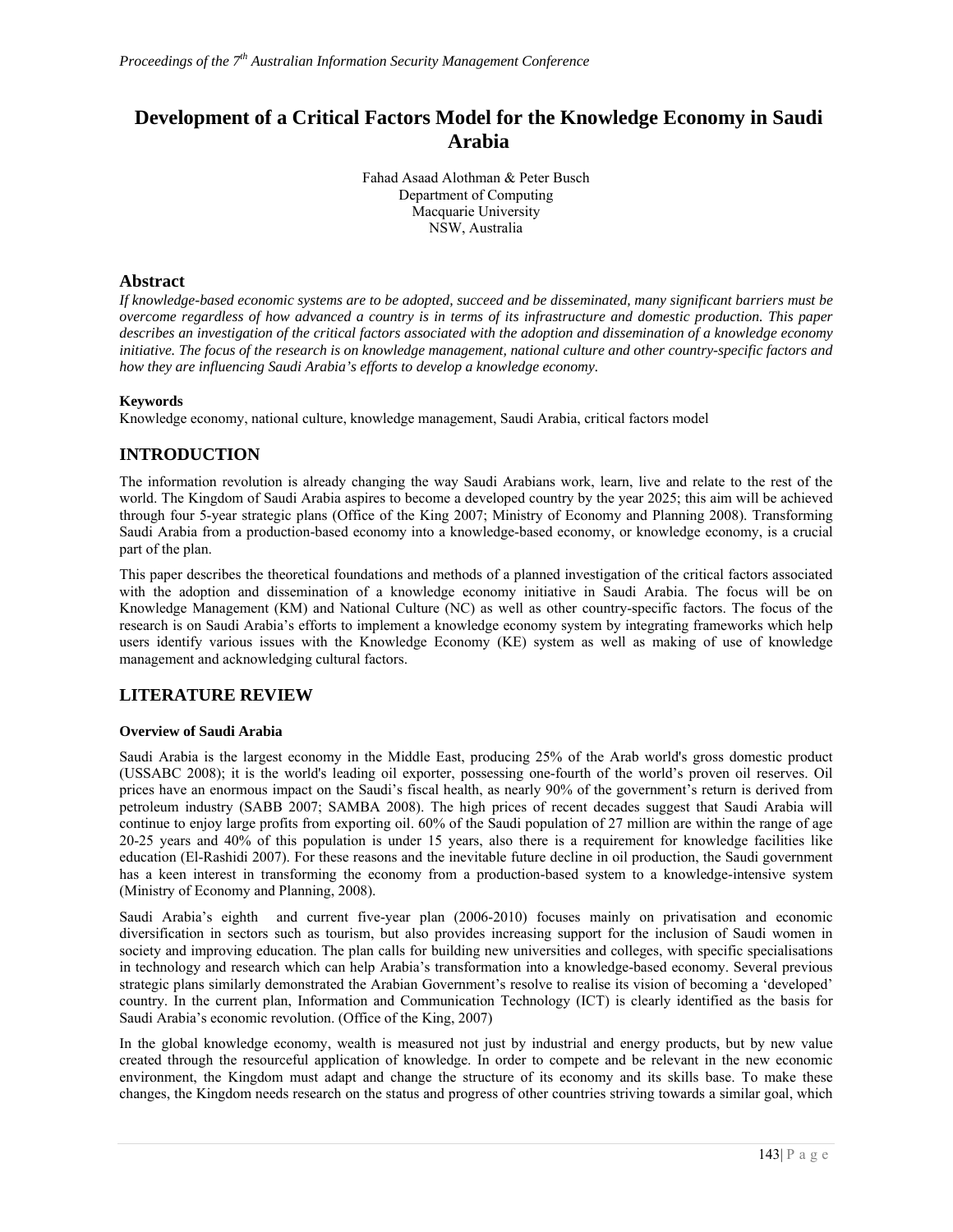is to say to identify strategies that are successful in transforming developing countries into knowledge economies (King Abdullah Foundation, 2007; Office of the King, 2007)

#### **Overview of Knowledge Economy**

The literature contains several definitions of the term 'knowledge economy' (KE). Most definitions of KE involve the concept of an economy based on the creation, distribution and implementation of knowledge, which comprises the primary engine of growth and wealth development (Dahlman and Thomas, 2000; Dahlman and Jean-Eric, 2001; Dahlman and Anuja, 2005; WBI, 2007). Chen and Dahlman (2005) for example note that the World Bank defines a KE as an economy that uses knowledge as the main product stimulating growth in the economy.

#### **Overview of Knowledge Management**

Definitions of Knowledge Management (KM) range from the technical to the theoretical to the philosophical, and from the narrow to broad in range (Pathirage et al., 2007). The difficulty in defining KM is similar to the challenge of categorising "knowledge" itself (Metaxiotis et al., 2005). KM is a new concept which is usually defined from two main perspectives, namely the *process* perspective and the *outcome* perspective; in both, knowledge is regarded as a valuable asset and that handling knowledge plays a important role in developing organisational performance (Al-Ghassani et al., 2004). Various definitions of KM appear in the literature. Nonaka and Takeuchi (1995) wrote that KM is essentially related to human activity and (unlike information) is concerned with dedication and beliefs. DeJarnett (2006) holds that within KM, knowledge is created, interpreted, disseminated, used, retained and refined, while Quintas et al. (1997) described KM as a process of managing critical knowledge to fulfil existing needs which may involve identifying and exploiting existing and gained knowledge resources as well as developing new opportunities. Viewed in another way, KM entails the exploitation and development process of an organisation's knowledge base to achieve the organisation's strategic objectives and can be described as a socio-technical system which can encompass various forms of knowledge creation, storage, reuse and sharing (Ardichvili et al., 2006). As knowledge comprises the core product of KE, considering the cultural aspects is an important task to sustain the KE initiatives.

#### **Overview of National Culture (NC)**

'Culture' can refer to organisational culture or national culture (Torun, 2004). According to Hofstede (1980), culture is defined as "the collective programming of the mind which distinguishes the members of one human group from another". In other words, members of a certain culture will have similar sets of preferences with regard to how they view the world. Torun (2004) wrote that "culture is the means by which people communicate, perpetuate and develop their knowledge about and attitudes toward, life".

Ignorance of cultural differences is a common and serious cause of confusion (Finestone and Snyman 2005). Organisational culture was generally considered to be independent of national culture (NC) until Hofstede (1984) showed that it is a critical part of NC, because an organisation's culture is built within an NC; thus, NC influences human practices and organisational behaviours. While cross-cultural studies show that the processes of management may not be common between - nor applicable to - every culture or country, there has been limited research on the diffusion of culture on KM processes (Ang and Massingham, 2007).

#### **National Culture and Knowledge Management**

A knowledge-friendly culture in an organisation has the following features. Firstly, the employees are inventive and have an optimistic attitude towards knowledge. Second, they feel safe in distributing their knowledge, rather than being anxious. Third, the organisation's culture fits within the firm's needs for managing its knowledge (Ang and Massingham, 2007). Furthermore, specific features and functions of knowledge management services are based on assumptions, being in turn based on cultural backgrounds and may hinder knowledge creation and dissemination (Ardichvili et al., 2006). Understanding the different KM strategies inherent within the NC represented throughout the organisation, will guarantee a successful KM system (Ardichvili et al., 2006). According to Ardichvili et al. (2006), few recent researchers have explicitly investigated how cultural factors influence knowledge management processes. Certainly many KM plans tend to neglect human issues, giving cultural and human issues minor attention (Oltra, 2005).

Although there is a schism in the literature over the question of culture affecting KM services; there is little evidence that differences in NC influence KM practices (Ang and Massingham 2007). Nevertheless, Pauleen and Murphy (2005) conclude that KM frameworks that exclude the influence of national and regional culture seriously underestimate their strength. Moreover, it is stated that cultural bias exists in databases, business and innovations. As western analytical assumptions about knowledge and information management dominate research and development in these fields, it is naïve to believe that NC will have no affect on KM (Ang and Massingham 2007). .

Recent research on organisational learning and knowledge creation shows that knowledge learning and sharing in organisations are directly affected by the cultural characteristics of employees (Ardichvili et al., 2006). Studies outline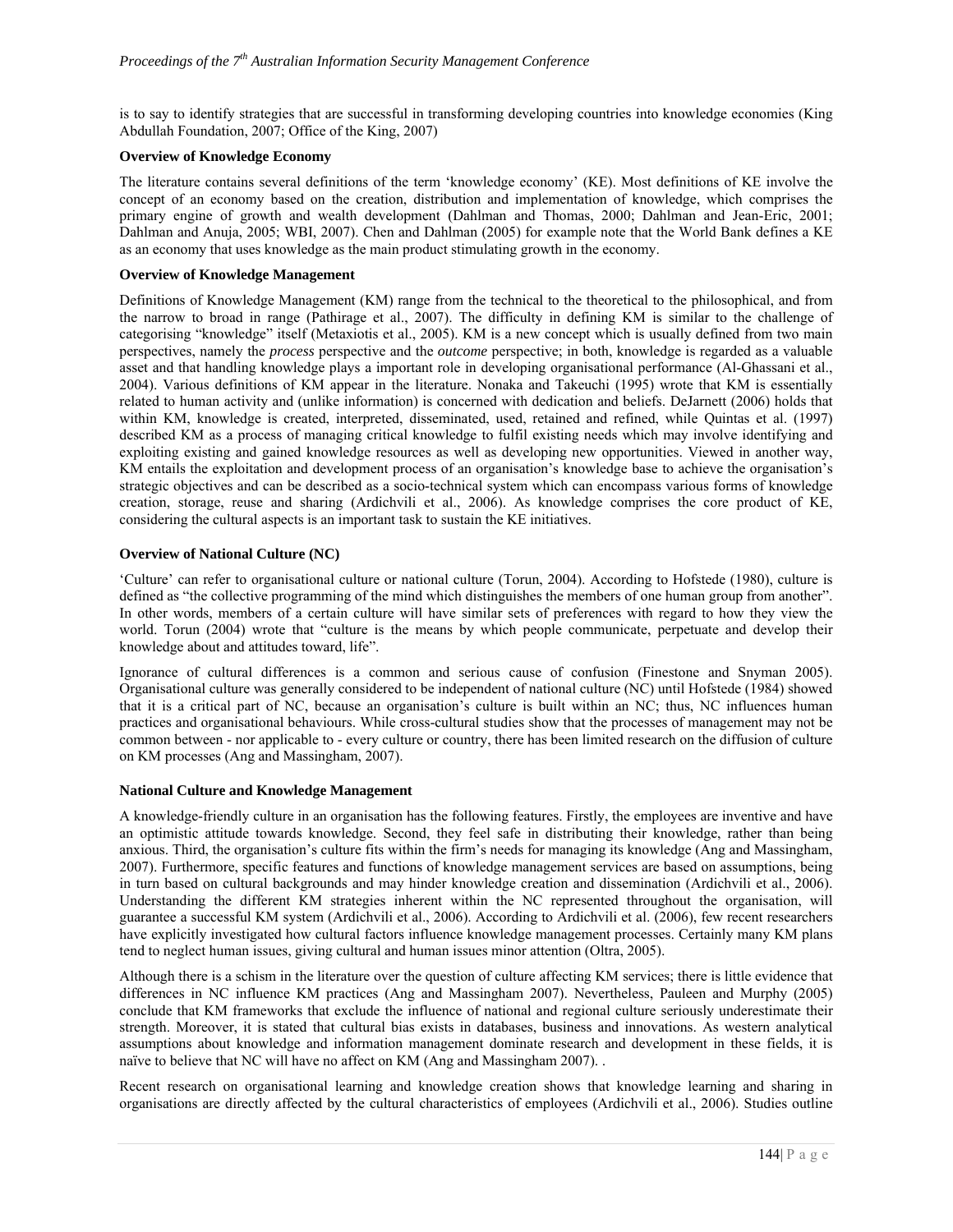cross-cultural knowledge sharing obstacles based on NC, but there are very few empirical studies that investigate the impact of NC on KM practices (Riege, 2005; Voelpel and Han, 2005). Nevertheless, as stated by Riege (2005), some studies were conducted by Ford and Chan (2003), Michailova and Husted (2003) as well as Moller and Svahn (2004). Research to date has focused on international companies practising KM globally in more developed countries; yet little is known about the particularities of practising KM in specific country contexts (Voelpel and Han, 2005). The effect of NC on KM within a developing country like Saudi Arabia thus presents an ideal topic for research.

#### **The Knowledge Economy Framework and Saudi Arabia**

The World Bank Institute (WBI), through its *Knowledge for Development Program*, helps all member countries build capacity to access, create and use knowledge in order to strengthen their competitiveness and raise their economic incentives. The WBI has found that a successful transformation to a knowledge-based economy typically involves elements such as an economic environment that is supportive to market needs in continuing investments, lifelong education, developing innovation competence and sound information and communication infrastructure. The WBI terms these elements, the pillars of the knowledge economy framework (WBI, 2008).

Chen and Dahlman (2005) state that the four pillars of the knowledge economy (KE) framework are:

- An economic and institutional regime which provides incentives, good economic policies and standards that permit effective mobilization and allocation of resources and inspire creativity and incentives for the efficient creation, dissemination, and use of existing knowledge.
- An educated and skilled population, who can continuously upgrade and adapt their skills to efficiently create, share and use knowledge.
- An effective innovation system of firms, research centres, universities, consultants and other organisations that can keep up with the knowledge revolution and tap into the growing stock of global knowledge and assimilate and adapt it to local needs.
- A dynamic and modern information infrastructure that can facilitate the effective communication, dissemination, and processing of information and knowledge (Chen and Dahlman, 2005).

Saudi Arabia set group of initiatives by investing in the four knowledge economy pillars which support the creation, sharing, adaptation and use of knowledge, can help to increase the value added in goods, services and level of Saudi economic development (Ministry of Economy and Planning, 2008).

## **METHODS**

The aim of the study is to identify major KE critical factors from KM and NC perspectives in the Saudi context. The research will begin by developing an exploratory pilot study. The second stage entails conducting a case study in which questionnaires and qualitative interviews will be used. The questionnaires will collect quantitative data on the impact of KE critical factors in the Saudi context. Interviews with supporting organisational records and documents (a qualitative research approach) will be used to investigate critical factors affecting the adoption of a KE framework and reconfirm the quantitative findings in more detail. Figure 2 illustrates this research design.

A survey can be used to find common patterns and relationships in a large number of organisations, providing generalisable results (Gable 1994; Jick 1979). In the proposed research, survey data will enable comparisons between sectors (government, quasi-government and private) and industries (information technology (IT), finance, insurance, manufacturing, construction, education). Thus, the planned survey will help to uncover the relationships among KM and NC factors and the KE system in Saudi sectors and industries which match the WBI's definition and framework.



*Figure 1 - The overall research design* 

Qualitative research is a widely used method in information systems research (Benbasat et al., 1987; Walsham, 1995; Walsham, 2006). The case study approach may consist of a single case or multiple cases. Case study research is generally descriptive, explanatory or exploratory (Gable, 1994; Yin, 2003). A case study is a well-suited research strategy for capturing the knowledge of practitioners and deriving theoretical propositions from it (Benbasat and Zmud, 1999). In the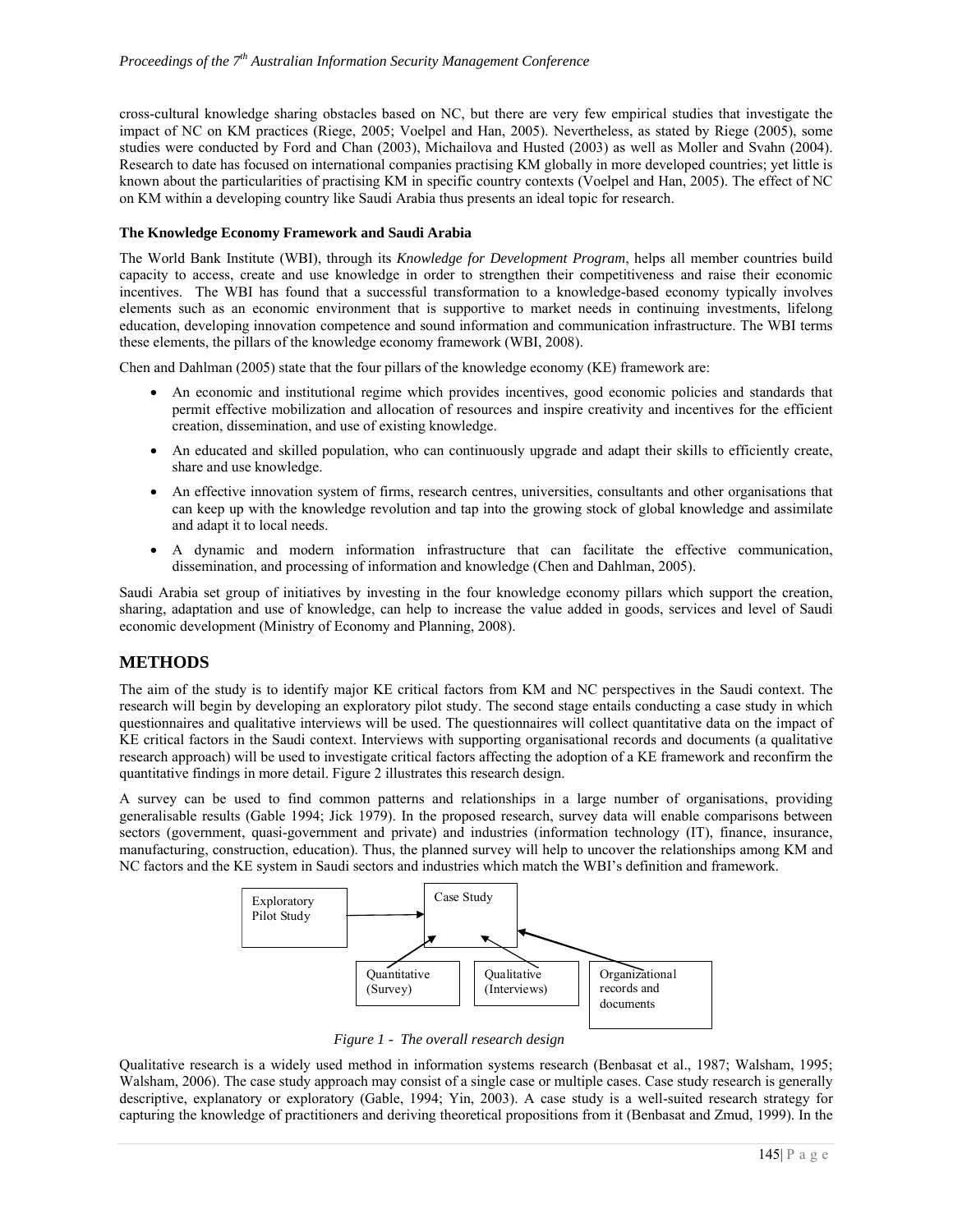proposed research, an exploratory case study method will be implemented using qualitative research in which qualitative questions will be asked of the participants in semi-structured interviews; this will ensure richness of data by giving participants time to explain their views on KE status and development in the Saudi context. This research approach is a typical of an exploratory case study in which complex domains need to be addressed (Yin, 2003).

#### **Research questions**

As previously noted, the proposed exploratory study aims to identify the major factors associated with the development of a knowledge economy system in Saudi Arabia. The research will address the following questions:

#### *General research question*

What are the major barriers to and enablers of the development of a knowledge economy in Saudi Arabia?

#### *Specific research questions*

- How might KM factors (KM strategy, knowledge creation, knowledge dissemination and reuse) hinder the adoption of a knowledge economy system in Saudi Arabia?
- How might national cultural or country-specific factors influence the adoption and dissemination of a knowledge economy system in Saudi Arabia?

## **DEFINING THE FACTORS OF THE EXPLORATORY MODEL**

Seven critical factors for the development of knowledge economies have been derived from the literature. These seven factors are hypothesised to have negative influence on the development of a KE system in the Saudi context. The purpose of the model (see Figure 3) is to put together a collective set of frameworks which would help a user analyse various situations and factors with the KE system and the influence of KM and NC.

#### **How to measure the adoption of a knowledge economy system?**

The most common information systems (IS) measurement dimensions identified and tested in past IS/IT studies namely *user satisfaction* (Delone and McLean, 1992 see k-11-p102; Gable, 1991), *user acceptance* (Benbasat and Dexter 1996, see k-11), *system usage* (Lucas, 1975 and 1985; Robey, 1979; King and Rodrigues, 1978; Baroud et al., 1986), and *systems performance* (Lucas, 1979; King and Rodrigues, 1978) - do not fit the context of this study. Dimensions such as user dissatisfaction or satisfaction and user acceptance are inappropriate because these dimensions capture the perceptions of a third party - the individual - who is unlikely to have significant knowledge about major factors. Lack of appropriate measurement dimensions makes it difficult to collect data about the factors, their influence on the adoption of a knowledge economy system in Saudi Arabia, and their interrelations and correlations (the main objective of the proposed study). Similarly, dimensions such as systems usage and systems performance are not appropriate measures, as it is almost impossible to generate the required data (i.e., what are the major factors enabling or preventing the uptake of a knowledge economy in Saudi Arabia? What are the possible solutions to measuring these constructs in developing a Saudi KE project?).

Some inherent critical factors are built into the definitions stated above around KE and KM. Moreover, the factors in Fig.3 simply illustrate how the choice of the dependent variable depends on the perspective from which the research is conducted. It is the selection of these variables that will ultimately be the challenge of the proposed measurement model. The exploratory pilot study will be used to identify potential means of measuring KE critical factors and to justify the variables identified within the model. The survey and interview instruments will be designed to test the validity of these constructs for selected KE organisations.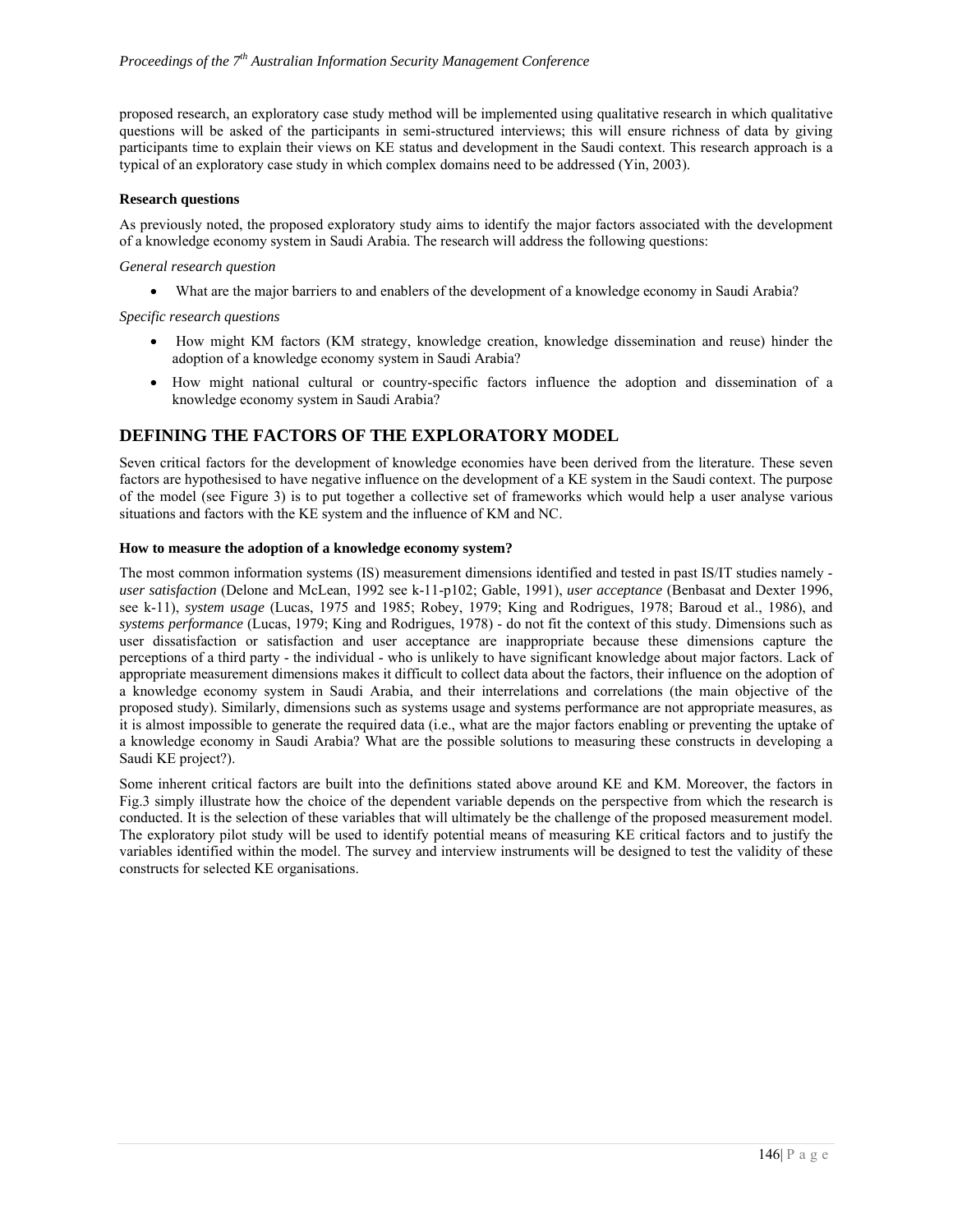

#### **The knowledge strategy factors**

The framework developed by Hansen et al. (2005) illustrates that the choice of a strategic approach depends on how an organisation serves its clients and the economics of the business model. Some companies need to automate knowledge management, whereas others need their employees to share knowledge. Organisations may choose a codification or personalisation strategy approach, or both: these options are described briefly below.

- A *codification strategy* involves explicitly storing knowledge in databases where it can be accessed and reused easily. Codified or explicit knowledge can be transferred rapidly and managing knowledge-creating activities is straightforward.
- A *personalisation strategy* meets the need for personal networks that require rich communications media or face-toface contacts to allow effective transfer. Technology is primarily used to facilitate the transfer of knowledge rather than to store it.

Hansen et al. (2005) discovered some issues can be studied with respect to KE initiatives which are usually arise due to the flowing factors:

*Lack of alignment of KM strategy with the organisation's competitive strategy*: An organisation's competitive strategy must drive its knowledge management strategy. The organisation must analyse its competitive strategy before implementing this framework. The following set of questions helps to determine if an organisation's KM and competitive strategies are aligned:

- a. What value do customers perceive and expect from the organisation's services/products?
- b. What level of competitive advantage does knowledge residing in the organisation provide?

Note also that products/services that are standardised in the marketplace hardly vary in their nature and typically need an aggressive pricing strategy.

*Lack of identification of the knowledge dependencies of individuals*: Organisations must identify and analyse the (tacit or explicit) knowledge dependencies of their employees when solving problems.

a. If employees need explicit knowledge to perform their tasks, they will require it to be easily available and hence codified. What value do customers perceive and expect from the organisation's services/products?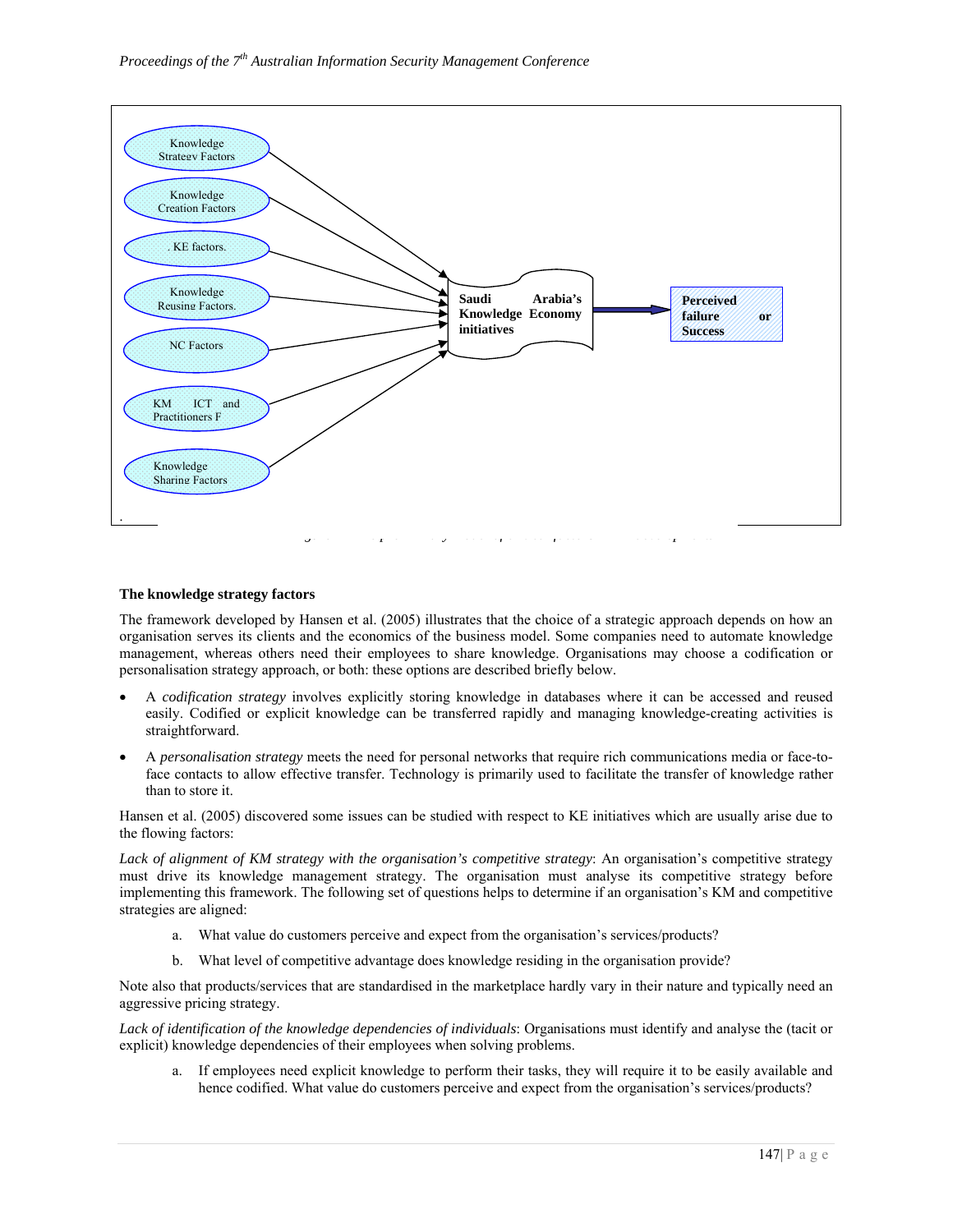b. If staff rely on tacit knowledge such as scientific knowledge or industry insights to solve problems, then they require direct interactions with people who hold such knowledge - hence, a personalisation KM strategy is appropriate (Hansen et al., 2005).

#### **Knowledge creation factors**

Knowledge creation is one of the main factors contributing to the process of building a knowledge-oriented organisation. Through creating knowledge, organisations establish a sustainable competitive advantage. Nonaka's framework (1994) addresses the organisational enabling conditions for creating knowledge, and describes the two dimensions of organisational knowledge creation ― the epistemological dimension (related to the continuous dialog between tacit and explicit knowledge) and the ontological dimension (related to the social interactions between individuals in an organisational setting and the inducing factors to their commitment).

A necessary first condition (of this research) will be to investigate the two dimensions of knowledge creation within an organisation simultaneously, along with the enabling conditions for individuals' commitment to knowledge creation. In essence, this enables the conceptualisation of a knowledge creation spiral that depicts how the four modes of conversation are interrelated in a social interaction setting. Finally, as an integrative measure, an investigation of organisation-wide enabling conditions for knowledge creation will occur.

- *Lack of investigation of the epistemological dimension:* Tacit knowledge can be defined as the cognitive and technical knowledge that is difficult to transfer, as opposed to explicit knowledge, which refers to codified knowledge that can be transmitted in systematic, formal language.
- *Lack of investigating the ontological dimension:* Organisational knowledge creation should be perceived as a process that "organisationally amplifies the knowledge created by individuals' social interactions, and crystallizes it as part of the knowledge network of organisation" (Nonaka and Konno 2005).

## **Knowledge transfer factors**

Szulanski's (1996) framework addresses the 'distinct experience' of knowledge transfer within organisations in a fourstep approach. It focuses on the issue of knowledge stickiness, which can be interpreted as the difficulty of transferring knowledge (e.g. best practices) within organisations. Such a difficulty might be caused by the cost of transfer, the lack of motivational factors, and the emergence of a problem during the transfer. Nevertheless, Szulanski's (1996) research suggests three important factors contribute to knowledge stickiness and these should be addressed by organisations aiming to excel in their knowledge transfer practices: the lack of absorptive capacity of the recipient, causal ambiguity of the knowledge transferred, and the arduous relationship between the source and recipient (Jensen and Szulanski, 2004).



*Figure 3 - Components of a knowledge transfer process and their barriers (adapted from Szulanski, 1996)* 

#### **Knowledge reuse factors**

Markus' (2001) framework describes the factors that affect the roles of knowledge re-users, the types of repositories that could be used and the process of knowledge reuse. Furthermore, the framework particularly alerts users to some issues that can affect KE initiatives such as:

 Misunderstanding the roles of the knowledge producer (the originator and documenter of knowledge, the knowledge intermediary (who prepares the knowledge for reuse by eliciting it, indexing it, summarising it, sanitising it and packaging it and is involved in its dissemination and facilitation) and the knowledge consumer (the re-user, who retrieves the knowledge and applies it in a particular way)).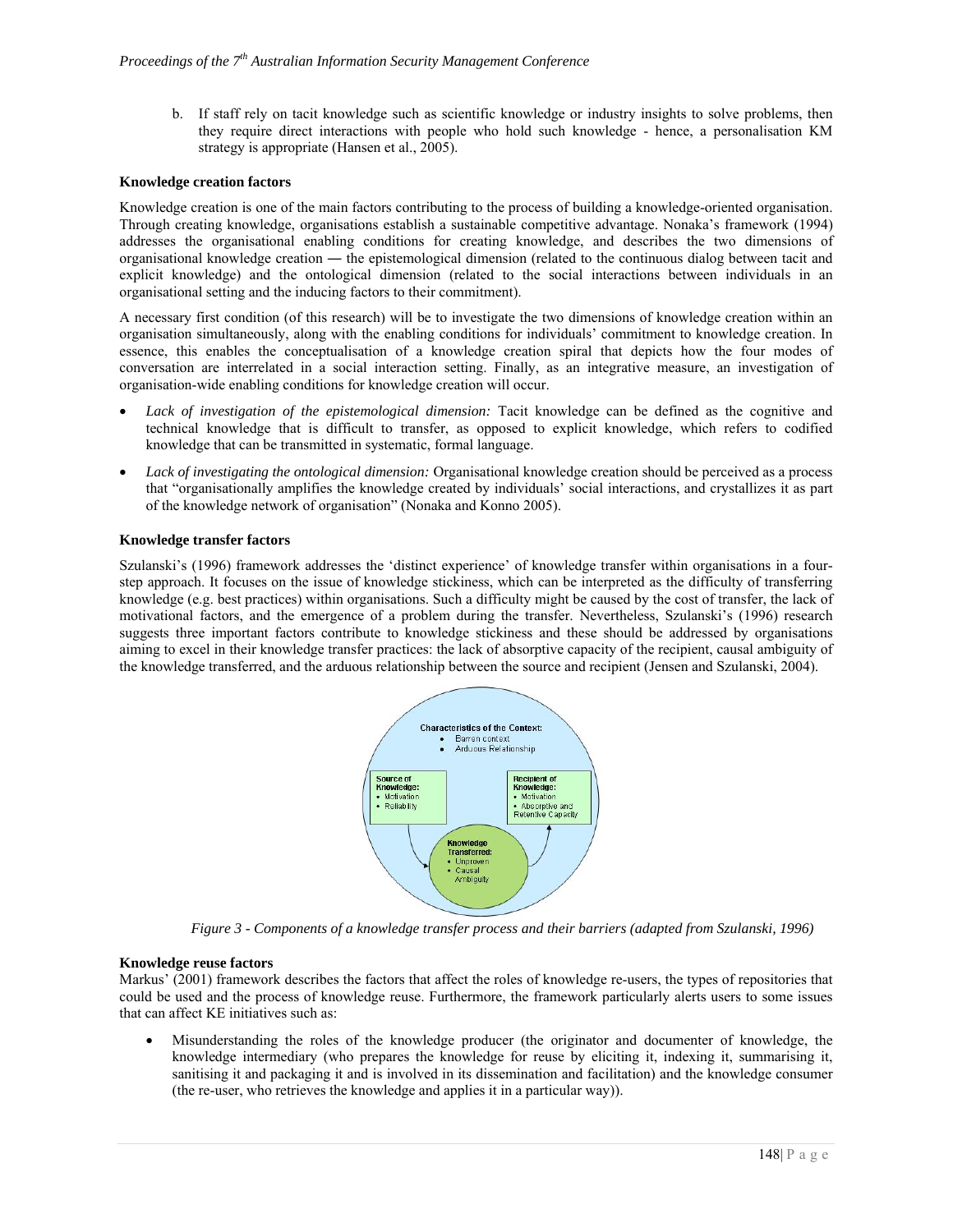- Inadequate classification of repositories. The types of repositories that could be used in knowledge reuse could be classified as follows;
	- a. repositories of documents and repositories of data
	- b. repositories that store external knowledge (e.g., competitive intelligence), that store structured internal knowledge (data and documents), and repositories of informal information (such as group discussions) (Davenport et al., 1998 in Markus, 2001)
	- c. repositories of general knowledge and specific knowledge (Zack, 1999 in Markus, 2001) and
	- d. repositories of declarative knowledge (about facts) and procedural knowledge (Moorman and Miner, 1998 in Markus, 2001).

#### **National culture factors**

The planned research will investigate the influence of national culture of Saudi Arabia on KE development using Hofstede's (2001) framework. While other frameworks have been proposed, Hofstede's cultural dimensions are the most appropriate and comprehensive for Saudi culture, because Hofstede's model has been implemented in most of the developing countries, specifically the Arab regions (Taylor, 2009). Furthermore, recent empirical studies in several Arab countries confirmed Hofstede's findings (Dedoussis, 2004). Hofstede's four-factor classification (individualism/collectivism, uncertainty avoidance, power distance, and masculinity/femininity) was based on his survey of IBM during the 1970s. **Error! Reference source not found.** presents definitions for the selected Hofstede's cultural dimensions the study (Ford & Chan, 2003).

#### **Knowledge Management ICT and practitioner factors**

As mentioned in the Knowledge Economy framework mentioned above, Chua (2004) holds that technology is a critical factor in driving knowledge management initiatives; however, the technology gap created between consultants and technologists has received scant attention. While *consultants* apply various KM concepts, which are incorporated into organisational learning and memory, they tend to perceive of technology as a "black box" due to its complexity; at the same time, *technologists* perceive of technology as being the primary solution to KM issues. Their main focus is on product-centric features and functionalities with no regard for the social and cognitive processes related to KM. Chua's (2004) framework's goal is to provide an analysis mechanism for organisations wishing to adopt information technology as an effective medium for conducting KM practices. In doing so, it allows for the exploration and investigation of the right mix of KM concepts and available technology. Chua's three-tier architecture (figure 5) for knowledge management systems (KMS) constitutes the fundamental framework for analysing the supporting technologies for KM and represents an attempt to close the gap between consultants and technologists in the KM community. Nonetheless, organisations are warned about:

- Considering information technology as a definite solution to every KM problem, as it usually acts as a visible and tangible solution
- Using information technology excessively to address KM issues; and

Thinking that technology provides a substitute for face-to-face social interaction (the technology being essential for building a culture of knowledge sharing).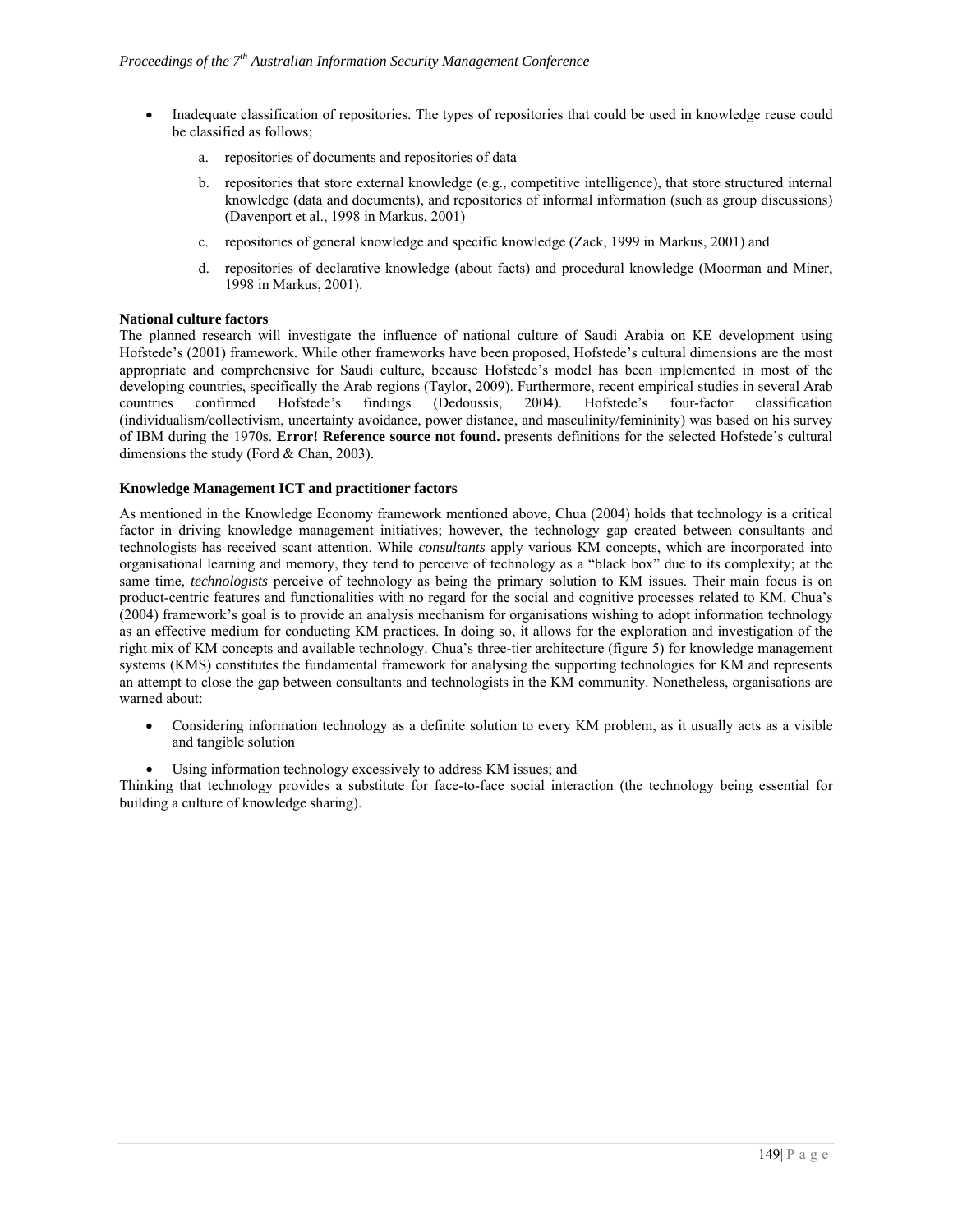| Cultural dimensions          | Definitions                                                                                                                                                                                                                                                                                                                                                                                                                                                                                                                                                                                                                                                                                                                                                                                                                 |
|------------------------------|-----------------------------------------------------------------------------------------------------------------------------------------------------------------------------------------------------------------------------------------------------------------------------------------------------------------------------------------------------------------------------------------------------------------------------------------------------------------------------------------------------------------------------------------------------------------------------------------------------------------------------------------------------------------------------------------------------------------------------------------------------------------------------------------------------------------------------|
| Individualism/Collectivism   | <b>Individualism</b> : ties between persons are loose; they value personal time<br>and accomplishments (Hofstede, 1980).<br>Collectivism: individuals integrated into cohesive groups, value group's<br>well-being more than personal needs; belief is best if the group is solid<br>(cf. Ford et al., 2003).<br>Saudi Arabia is a collectivist society with a long-term obligation to the<br>group, like family, extended family or relationships (Taylor, 2009).                                                                                                                                                                                                                                                                                                                                                          |
| <b>Uncertainty Avoidance</b> | Extent to which the individual of a culture <b>tolerates the unknown</b> or<br>uncertain, measured from weak to strong (Hofstede, 1980).<br>Cultures with High Uncertainty Avoidance shows rule orientation,<br>stability in employment, stress exhibited as members of society try to<br>explain, alleviate, and reduce uncertainty levels inherent in life (cf. Ford<br>et al. 2003).<br><b>Saudi society's</b> low level of tolerance for uncertainty with efforts of<br>Saudi policy makers to reduce the level of uncertainty, strict policies and<br>regulations. Main objective of Saudi's society is to control everything to<br>eliminate or avoid the unpredicted. Consequently, High Uncertainty<br>Avoidance attribute, reflects avoidance of change, Saudi culture tends to<br>be risk adverse (Taylor, 2009). |
| <b>Power Distance</b>        | Extent to which less powerful individuals of society or organisations<br>accept that power is distributed unequally. Societies/organisations with<br>High Power Distance shown by decisions being made by leaders<br>without consultation. Organisations with Low Power Distance more<br>participative/egalitarian relationship between managers and employees<br>(cf. Ford, 2003). Saudi culture has a High Power Distance: accepts that<br>leaders will make decisions to be accepted by the others; acceptance is<br>inherent in Saudi cultural heritage (Taylor, 2009).                                                                                                                                                                                                                                                 |

*Table 1: Definitions of selected Hofstede's cultural dimensions (in Saudi Arabia's context) (Ford & Chan, 2003)* 



 *Figure 4 - Three-tier architecture framework for KMS (Source: Chua, 2004)* 

## **DISCUSSION**

This paper described above the theoretical foundations and methods of investigation of the critical factors associated with the adoption and dissemination of a knowledge economy initiative in Saudi Arabia. The focus was on KM and NC as well as other country-specific factors with a focus on Saudi Arabia's efforts to implement a knowledge economy system. Moreover, a wide range of frameworks have been crystallised in a very practical manner to help address: core concepts of KM, knowledge creation, knowledge transfer, knowledge reuse, NC and soft and technical issues pertinent to this initiative. However, the criticality of the constructs in the preliminary model necessitates the fact that a proactive adoption approach should be implemented. Waiting for problems to occur does not make it any easier to resolve them. In addition, Linking these factors and concepts suggested with the overall Saudi strategies is a key to the productive adoption and use of KE system in Saudi Arabia context.

The research study has future aims for knowledge for developing as well as developed countries such as: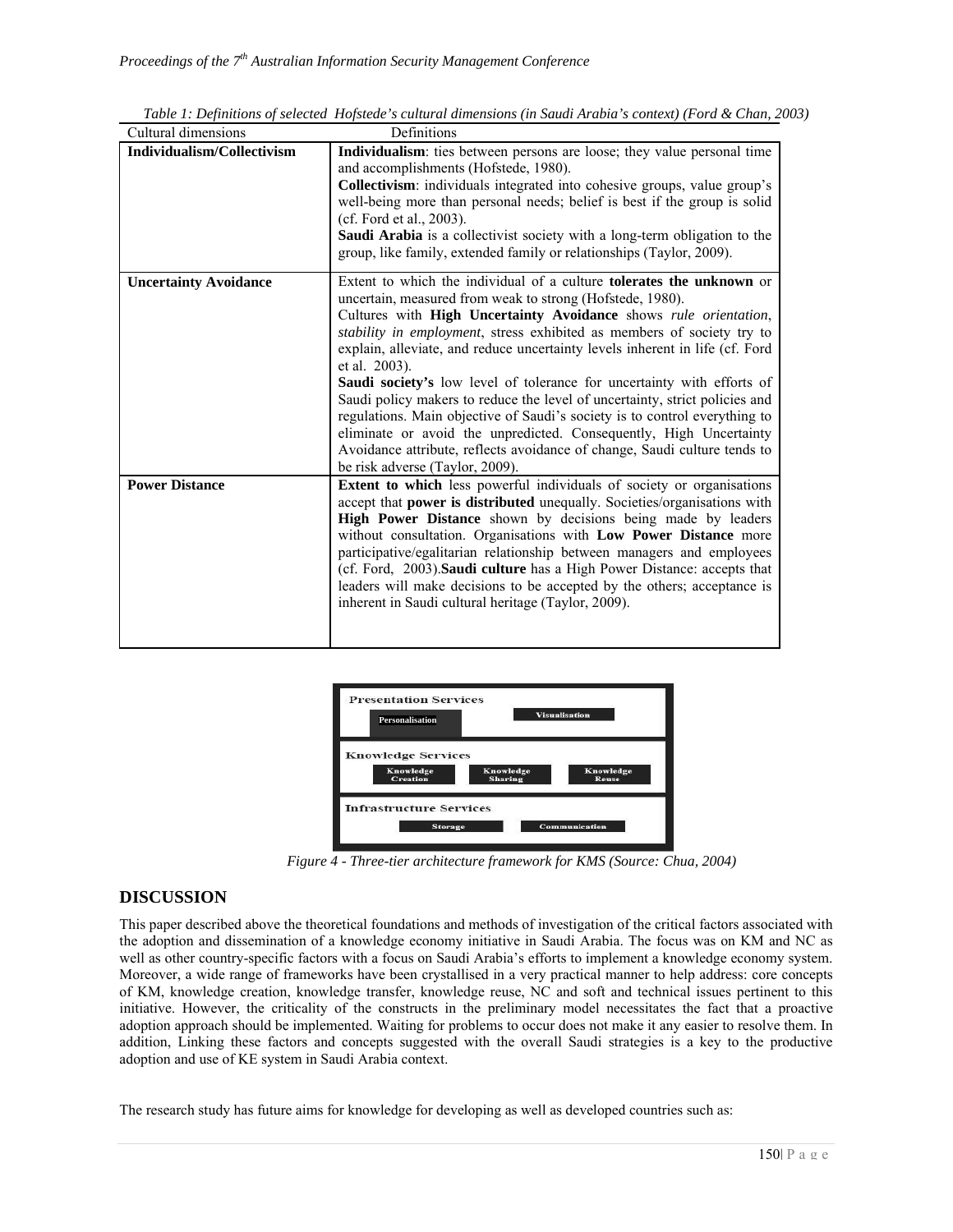- Defining potential knowledge (strategy, creation, dissemination and reusing) obstacles/factors that might delay the development of knowledge economy initiatives in developing countries.
- Addressing barriers to knowledge economy systems using the learned experiences from empirical studies of Arabian KE projects and their relation to WBI's KE framework.
- Examining the cultural aspects and other country's factors against the commitment and competence of people willing to accept a knowledge economy or knowledge society concepts and the role of every one to successfully fulfil Saudi Arabia's KE initiatives.
- Provide assistance to academia and the global knowledge economy project of the World Bank by developing a socio-cultural and theoretical critical factors framework, which will be based on the preliminary developed model of critical factors (as illustrated in figure.3) as well as engage in future empirical studies enabling the adoption of a KE system in the Saudi context.

## **CONCLUSION**

The planned research will be significant because many developing countries are not paying sufficient attention to the critical factors that affect the adoption of knowledge economy systems. The objective here is to contribute to theory and practice in developing a model that can measure the factors affecting the Saudi Knowledge Economy system. The approach taken will involve Knowledge Management and National Culture perspectives based on the Knowledge Economy framework and definitions of the World Bank Institute. The comprehensiveness of the developed model necessitates a proactive approach; waiting for problems to occur does not make it any easier to resolve them. In addition, linking those factors and concepts suggested, with the overall national Saudi strategies is a key to the productive adoption and dissemination of a successful Knowledge Economy system. This paper describes a critical factors model of a Knowledge Economy system developed from the existing literature. Empirical research will be conducted to validate the model involving Saudi Arabia, which will incorporate quantitative and qualitative methods to understand the trends of adopting a Knowledge Economy system.

## **REFERENCES**

- AL-Ghassani, A. M., Kamara, J. M., Anumba, C. J. & Carrillo, P. M. 2004. "An innovative approach to identifying knowledge management problems" *Engineering Construction and Architectural Management,* 11**,** pp: 349-357.
- Ang, Z. Massingham, P. 2007. "National culture and the standardization versus adaptation of knowledge management". *Journal of Knowledge Management* 11**,** pp: 5-21.
- Ardichvili, A., Maurer, M., Li, W., Wentling, T. & Stuedemann, R. 2006. "Cultural influences on knowledge sharing through online communities of practice". *Journal of Knowledge Management,* 10**,** 94-107.
- Baroudi, J.,J; Olson, M. H.; Ives, B. An Empirical study of effect the of user involvement on Systems usage and information satisfaction, *Communications of the ACM*, 1986, pp: 232-238 (29:3)
- Benbasat. I, Goldstein. D.K, Mead. M. 1987. The case study Research strategy in studies of Information systems, MIS Quarterly. Sept 1987, pp.: 369-386.
- Benbasat, I., & Zmud, R. W. 1999. Empirical Research in Information Systems. The Practice of Relevance. *MIS Quarterly, 23*(1), 3-16.
- Chen, D. H. C. & Dahlman, C. J. 2005. The knowledge economy, the KAM methodology and world bank operations, *WB,* October, pp.4-5
- Dahlman, C. J. and Thomas A. 2000. *Korea and the Knowledge-based Economy: Making the Transition*. The World Bank. Washington DC, USA.
- Dahlman, C. J. and Jean-Eric. A. 2001. *China and the Knowledge Economy: Seizing the 21st Century*. The World Bank. Washington DC, USA.
- Dahlman, C.J. and Anuja U. 2005. I*ndia and the Knowledge Economy: Leveraging Strengths and Opportunities*. World Bank Institute (WBI) Development Studies, The World Bank. Washington DC, USA
- Davenport, T., Prusak, L. 1998. Working Knowledge: Managing What Your Organisation Knows. . *Harvard Business School Press.* Boston,MA, Harvard University

Dejarnett, L. 1996 "Knowledge the latest thing". *Information Strategy, The Executive's Journal,* 12**,** 3-5.

De Lone. W.H, Mc Lean. E.R. 1992. "Information systems success: the quest for the dependent variable". *Journal of Information systems research*. Volume 3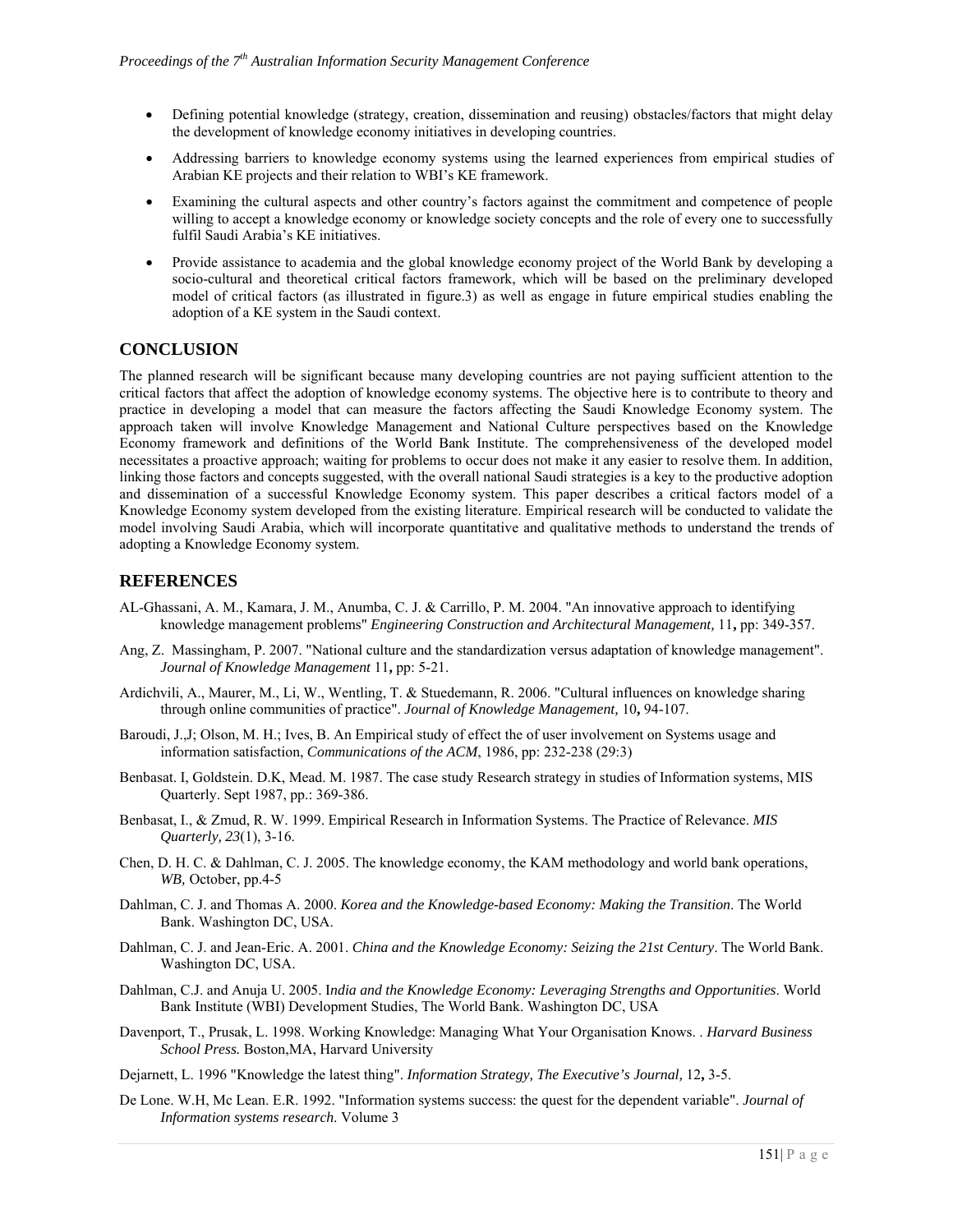EL-Rshidi, Y. 2007 "Saudi Arabia continues expanding higher education". *The Chronicle of Higher Education* 

- Finestone, N. & Snyman, R. 2005. "Corporate South Africa: making multicultural knowledge sharing work". *Journal of Knowledge Management,* 9**,** 128-41.
- Ford, D. P. & Chan, Y. E. 2003. "Knowledge sharing in a multi-cultural setting: a case study". *Knowledge Management Research & Practice,* 1**,** 11-27.
- Ford, D. P., Connelly, C. E. & Meister, D. B. 2003, "Information systems research and Hofstede's culture's consequences: an uneasy and incomplete partnership", *Engineering Management*, vol. 50, no. 1, pp. 8-25.
- Gable G.G., 1994,"Investigating and case study and research methods: an example in information systems", *European Foundation of Information Systems*, 3(2), p112-126.
- Hansen, M. T., Nohria, N. & Tireney, T. 2005. What's your strategy for managing knowledge?, Rutledge.
- Hofsted, G. 1980. *Culture's Consequences: International Differences in Work Related Values,* Beverly Hills, Sage Publications.
- Hofsted, G. 1984. *Culture's Consequences: International Differences in Work Related Values*, Beverly Hills, Sage Publications.
- Hofsted, G. 2001. *Culture's Consequences: Comparing Values, Behaviours, Institutions, and Organizations Across Nations*, Thousand Oaks, Calif, Sage Publications.
- Hofsted, G. & Bond, M. H. 1988. "The Confucius Connection: From Cultural Roots to Economic Growth". *Organizational Dynamics,* 16**,** pp.5-21.
- Jensen, R. & Szulanski, G. 2004. "Stickiness and the Adaptation of Organizational Practices in Cross-Border Knowledge Transfers". Palgrave Macmillan.
- Jick, T. D. 1979."Mixing Qualitative and Quantitative Methods: Triangulation in Action". *Administrative Science Quarterly, 24*(4), pp. 602-611.
- King Abdullah Foundation. 2008. " Knowledge Economic Cities". Retrieved 28 February, 2008, from http://www.madinahkec.com/project-Discr.html
- Lucas, C. H. 1981. *Implementation the key to successful information systems*, New York, Colombia.
- Lucas, C. H. 1981. "Implementation the key to successful information systems", New York, Lucas. C.H., Walton. J.E., Ginzberg. J.M 1998. "Implementing package software", *MIS quarterly*, December 1998 pp 537-549.
- Markus, M. L. 2001. Toward a theory of knowledge reuse: Types of knowledge reuse situations and factors in reuse success. ME Sharpe.
- Ministry of Economy and Planning. 2008. *Saudi Arabia's Long-Term Strategy 2025*.Riyadh
- Metaxiotis, K., Ergazakis, K. & Psarras, J. 2005. "Exploring the world of knowledge management: agreements and disagreements in the academic/practitioner community". *Journal of Knowledge Management,* 9**,** 6-18.
- Michailova, S. & Husted, K. 2003. "Knowledge-sharing hostility in Russian firms". *California Management Review,* 45**,** 59 -77.
- Moller, K. & Svahn, S. 2004. "Crossing east-west boundaries: knowledge sharing in intercultural business networks". *Industrial Marketing Management,* 33**,** 219-228.
- Newsted, P. R., Huff, S. L., & Munro, M. 1998. "Survey Instruments in Information Systems". *MIS Quarterly, 22*(4), 553-554.
- Nonaka, I. & Konno, N. 2005. The Concept of Bulding a Foundation for Knowledge Creation. Routledge.
- Nonaka, I. & Takeuchi, H. 1995. The Knowledge-Creating Company: How Japanese Companies Create the Dynamics of Innovation*,* USA, Oxford University Press
- Office of King Abdullah bin Abdul-Aziz. 2007. Riyadh: Department of Media.
- Oltra, V. (2005) "Knowledge management effectiveness factors: the role of HRM". *Journal of Knowledge Management,* 9**,** 70-86.
- U. S. Department of the State. 2008. "Background Note on Saudi Arabia Profile". Retrieved 28 February, 2008, from http://www.state.gov/r/pa/ei/bgn/3584.htm